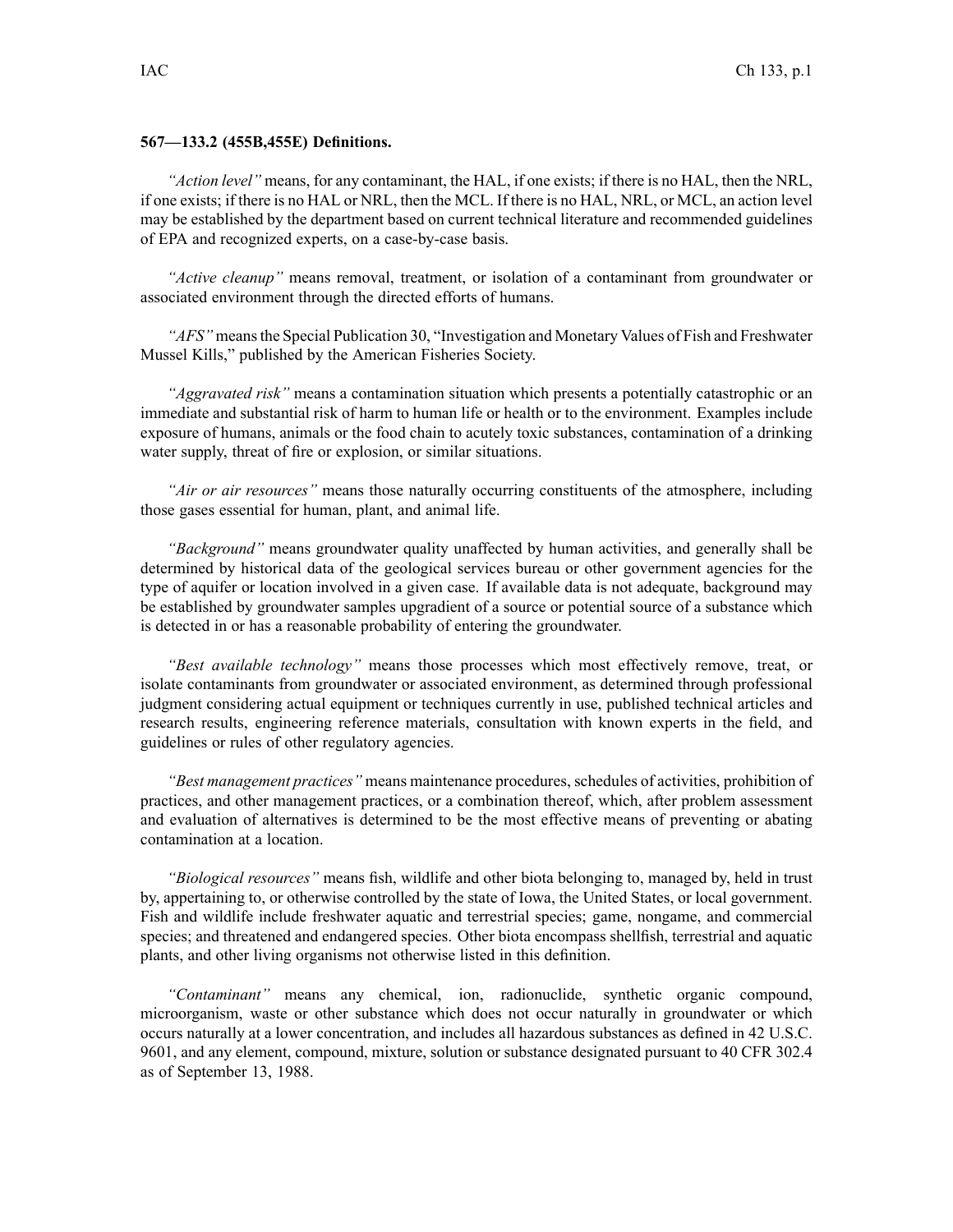*"Damages"* means the costs of restoration, rehabilitation, and replacement of resources, or acquisition of equivalent resources, as determined in accordance with this chapter; the reasonable and necessary costs of the assessment, to include the cost of performing the assessment and administrative costs and expenses necessary for, and incidental to, the assessment; lost services to the public; and, in the event the damages claim is not resolved within six months after the incident leading to the damages, interest at the current rate published in the Iowa Administrative Bulletin by the department of revenue pursuan<sup>t</sup> to Iowa Code section 421.7. The interest amount shall be computed from the date the amount of the claim is confirmed by <sup>a</sup> final ruling of the commission in <sup>a</sup> contested case decision.

*"Drinking water supply"* means any raw or finished water source that is or may be used by <sup>a</sup> public water system, as defined in Iowa Code section 455B.171, or as drinking water by one or more individuals.

*"Geologic resources"* means those elements of Earth's crust such as soils, sediments, rocks, and minerals, including petroleum and natural gas, that are not included in the definitions of groundwater and surface water resources.

*"Groundwater"* means any water of the state as defined in Iowa Code section 455B.171 which occurs beneath the surface of the earth in <sup>a</sup> saturated geologic formation of rock or soil.

*"Groundwater resources"* means water in <sup>a</sup> saturated zone or stratum beneath the surface of land or water and the rocks or sediments through which groundwater moves. It includes groundwater resources that meet the definition of drinking water supplies.

*"HAL"* means <sup>a</sup> lifetime health advisory level for <sup>a</sup> contaminant, established by the United States Environmental Protection Agency (EPA). Health advisories represen<sup>t</sup> the concentration of <sup>a</sup> single contaminant, based on current toxicological information, in drinking water which is not expected to cause adverse health effects over lifetime exposure.

*"Hazardous substance"* means <sup>a</sup> hazardous substance as defined in Iowa Code section 455B.381.

*"MCL"* means the enforceable maximum contaminant level established by the EPA pursuan<sup>t</sup> to the Safe Drinking Water Act.

*"Natural resources"* or *"resources"* means land, fish, wildlife, biota, air, water, groundwater, drinking water supplies, and other such resources belonging to, managed by, held in trust by, appertaining to, or otherwise controlled by the United States, the state of Iowa, or local government. These natural resources have been categorized into the following five groups: surface water resources, groundwater resources, air resources, geologic resources, and biological resources.

*"NRL"* means the negligible risk level for carcinogens established by the EPA, which is an estimate of one additional cancer case per million people exposed over a lifetime to the contaminant  $(1 \times 10^{-6})$ .

*"Passive cleanup"* means the removal or treatment of <sup>a</sup> contaminant in groundwater, or associated environment, through managemen<sup>t</sup> practices or the construction of barriers, trenches and other similar facilities for prevention of contamination, as well as the use of natural processes such as groundwater recharge, natural decay and chemical or biological decomposition.

*"Point source"* means any building, structure, installation, equipment, pipe or pipeline (including any pipe into <sup>a</sup> sewer or publicly owned treatment works), well, pit, pond, lagoon, impoundment, ditch, landfill, storage container, motor vehicle, rolling stock, or aircraft, or any site or area where a contaminant has been deposited, stored, disposed of, or placed, or otherwise come to be located.